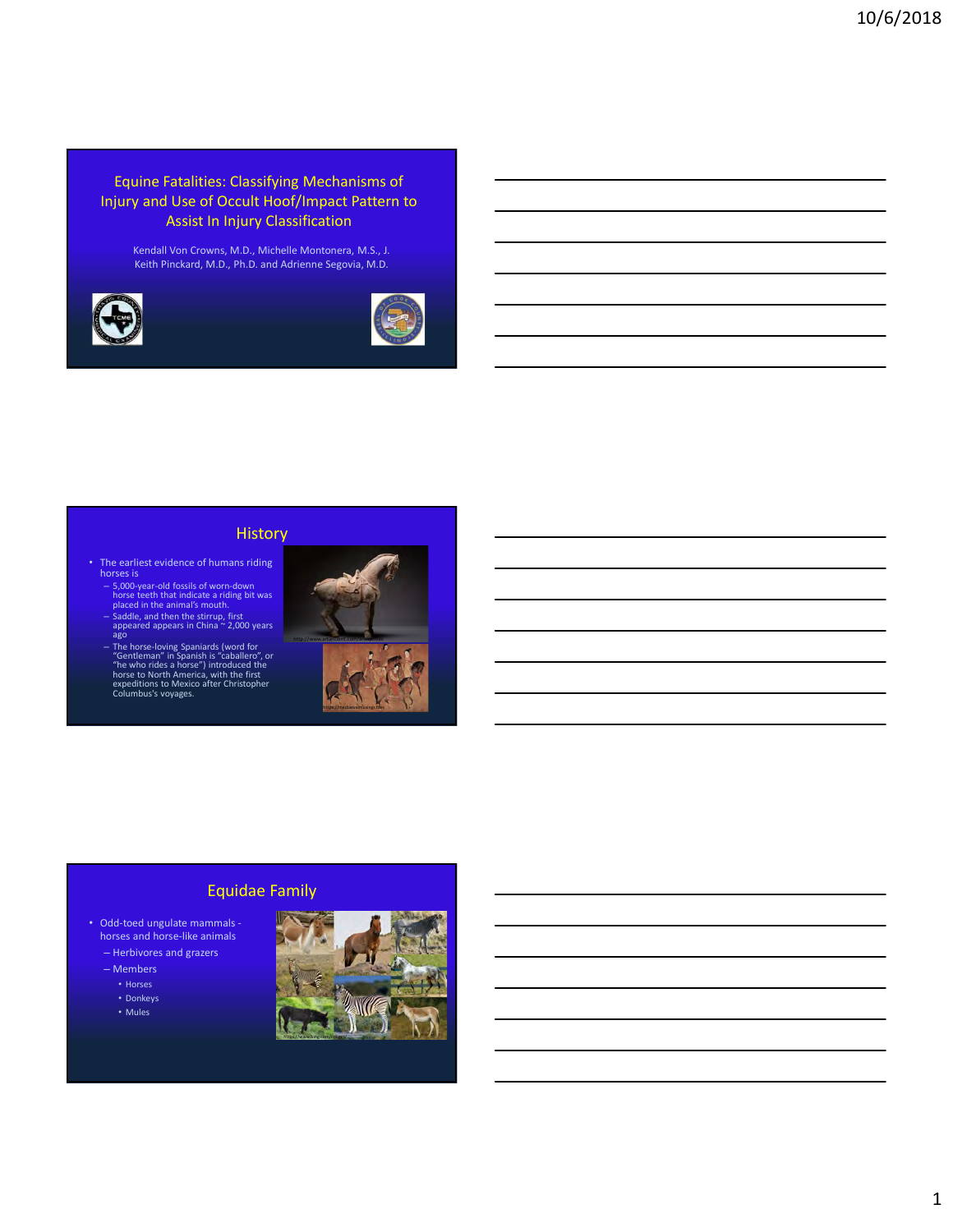### Horses

- Characteristics breed dependent
	-
	-
	-
	-
	-



#### Donkeys

- 
- 
- 
- 

+ Height<br>
- 36 to 48 inches (hoof to shoulder) • Speed – 30 to 35 mph



## Mules

- 
- 
- 
- 
- 
- 
- 
- 
- 

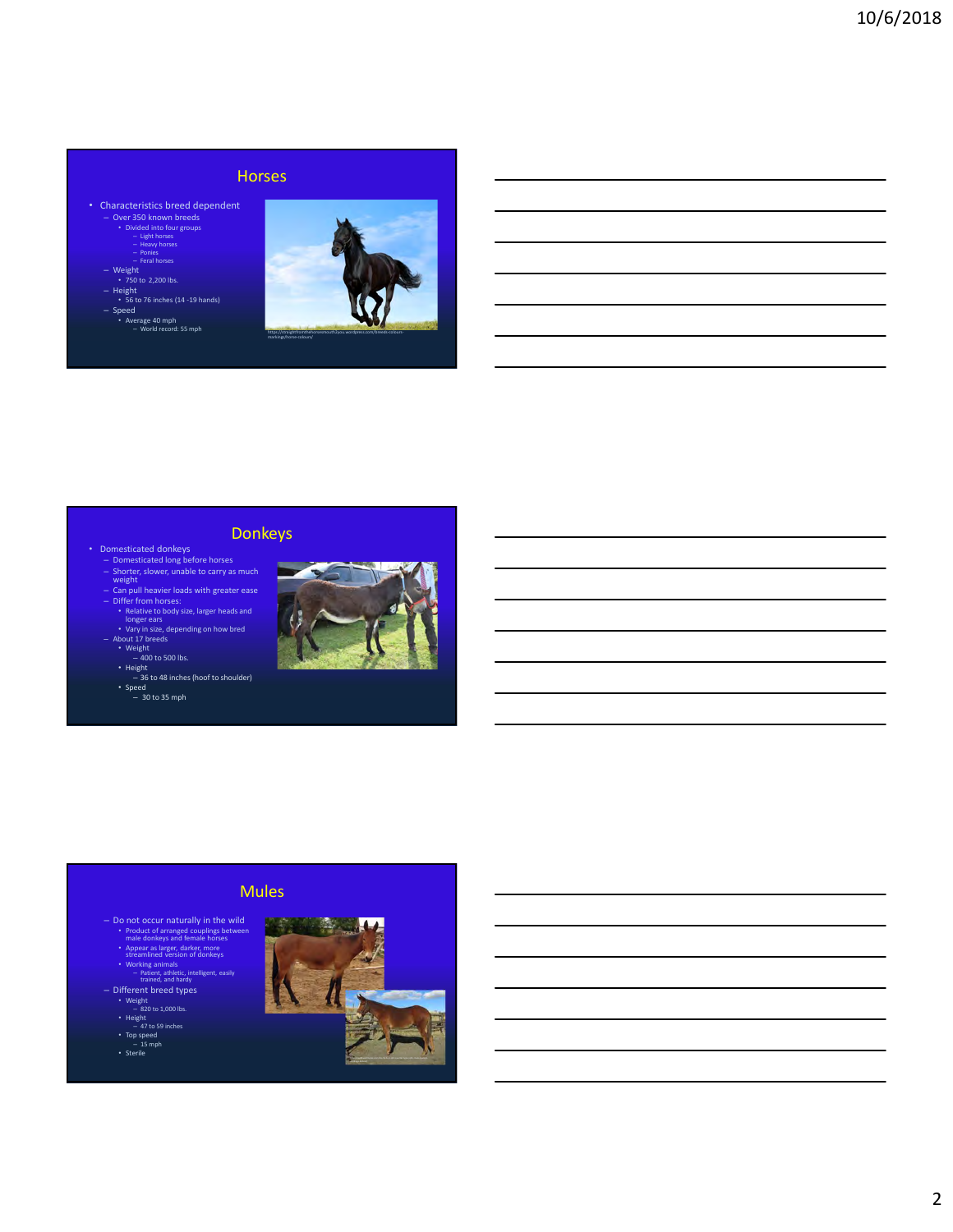## Epidemiology

- United States has the most
	-
	- Mexico
	- Brazil
	- Argentina
	- Columbia



# Epidemiology

- 
- 
- 
- 
- 
- Illinois is ranked 31st
- Rhode island has the fewest



## Epidemiology

- 9.5 Million horses in the United States
	- 3% of population own horses in the U.S.
	- Recreational horse use is the largest segment of the horse industry

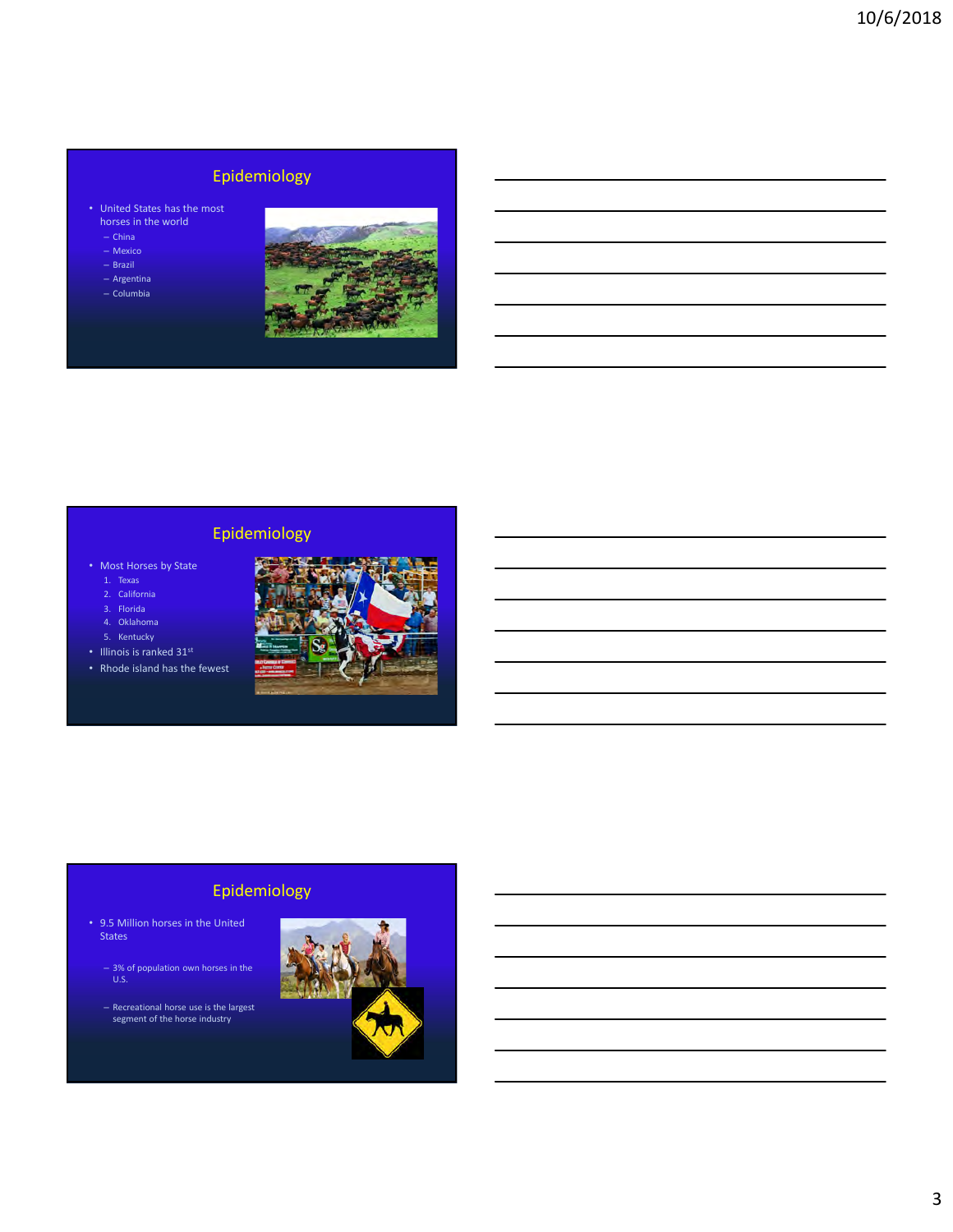## Equestrian Sports Injuries

- 
- 
- Annual mortality
- $-1/1,000,000$
- Highest rate for all sports
	-
	-



#### Reason for Injuries

• Most Common reason reported<br>
– Horse Behavior



### Principle Mechanisms of Horse Related Injury

- 
- 
- 
- 4. Strike an object while riding (i.e.<br>tree branch)<br>5. Entangled in the stirrups
- 
- 
- 
- 
- 

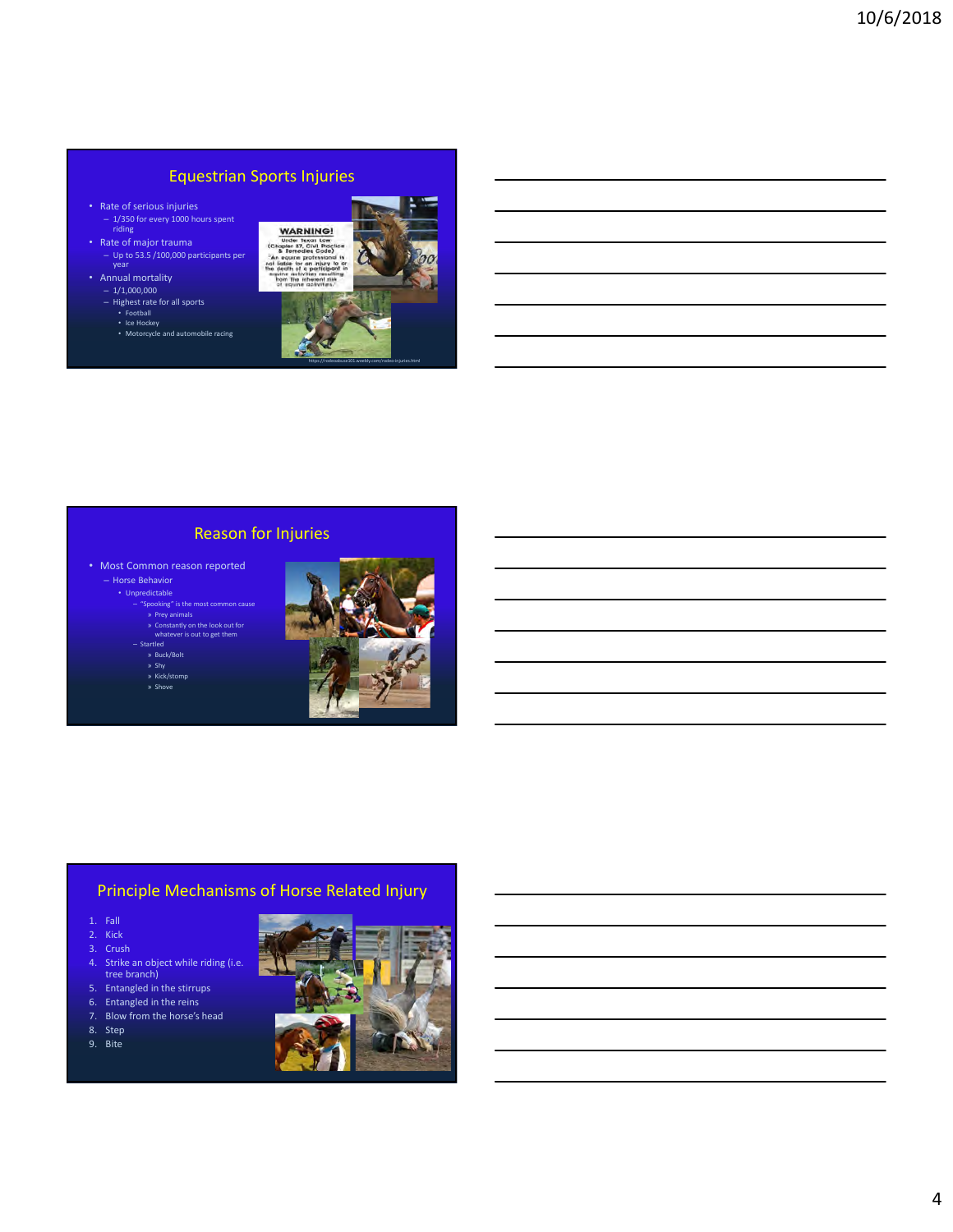## Mechanism of Injury

- Fall
	- Direct fall from this height typically results in skull fractures unless rider is wearing a helmet



## Mechanism of Injury

- Kick – Generally occurs when behind the horse
	- Cleaning/shoeing hoof
	- Checking a leg injury
	- Standing too close
	- Sexual intercourse with horse



## Mechanisms of Injury

- Stepped on
	-
	-
	- on the ground **the ground of the ground of the ground of the ground of the ground of the ground of the ground of the ground of the ground of the ground of the ground of the ground of the ground of the ground of the ground**
	-
	- Range from crushing of head, torso<br>and abdomen to fractures of the<br>extremities



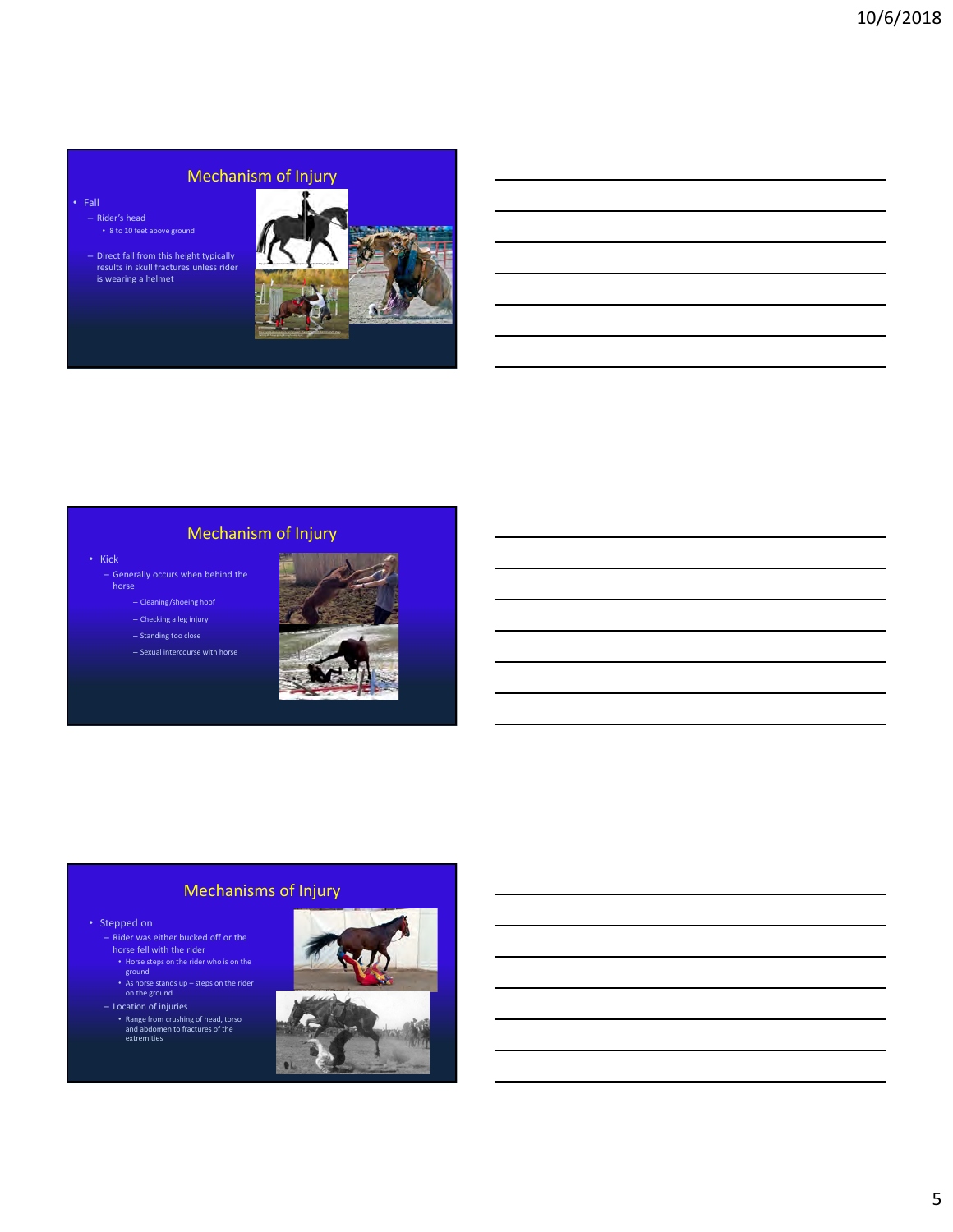### Reason For Kicks

- Illness/disease<br>- Can change attitude
- ulting in acting out • Sour attitude<br>- Don't like repetition in their routine especially if pain is – Don't like repetition is in the routine especially if paint is in the involved
- Pain
- Fear
- Long memories with fear response of kicking<br>Varning
- Sign they feel good or want to play



## Kicks from Rear Legs

- 
- Three types
	- Forward
	- Toward belly
	- To the Side
	-
	- Straight Back
	- Most power associated with



## Force of Equine Kicks

- Horses
	- 8,000 to 10,000 Newtons
- Donkeys
	- Not studied
	- Zebras
	- Estimated 15,000 Newtons

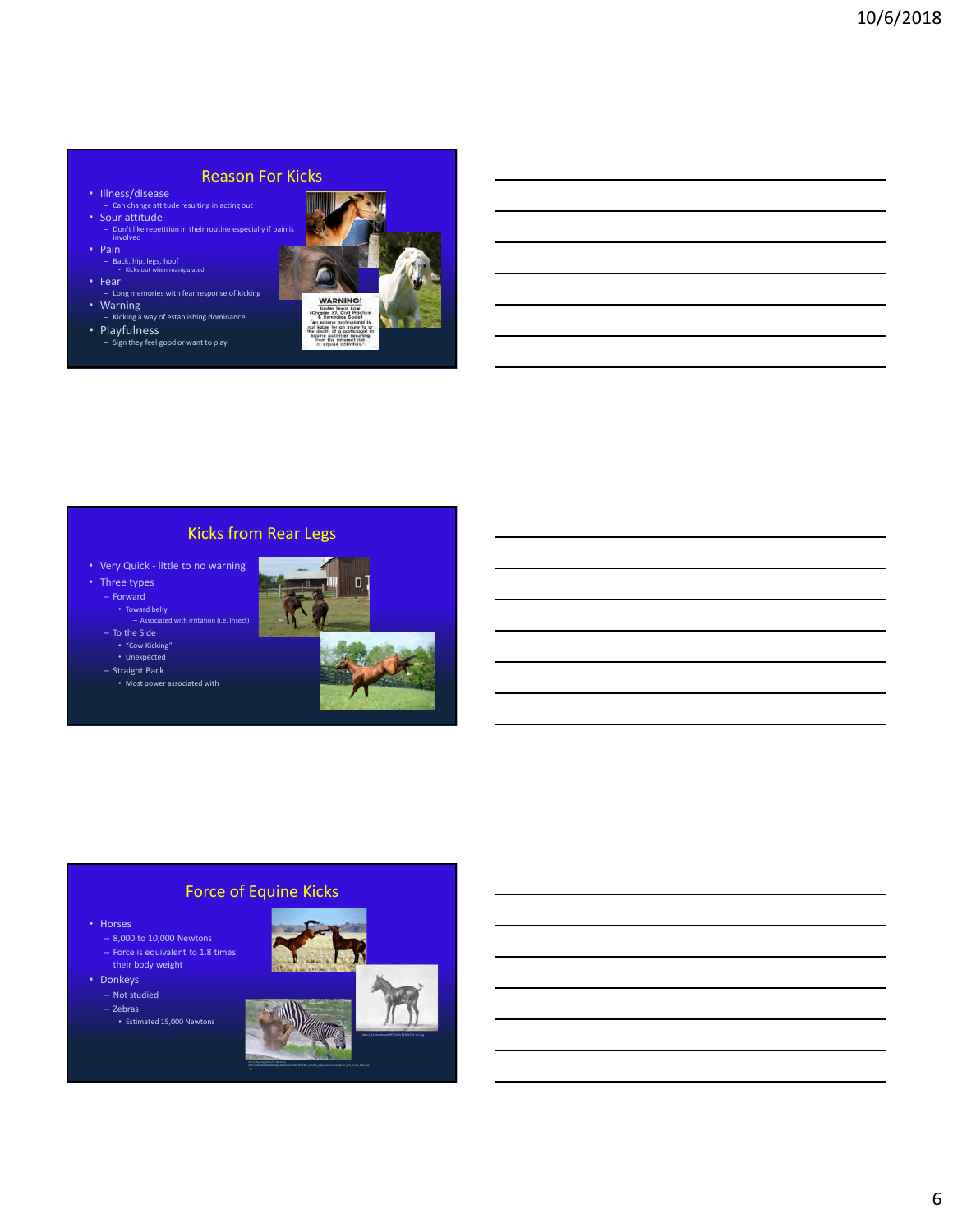## Equine Related Injuries

- -
- 39 cases
- Travis County: 21 cases
- Cook County: 18 cases
- Roughly 1 per year



- 
- 
- 
- 
- 
- 
- Medical Examiner's Office<br>
contracts with 42 surrounding counties



- 
- 
- 
- 
- 
- 

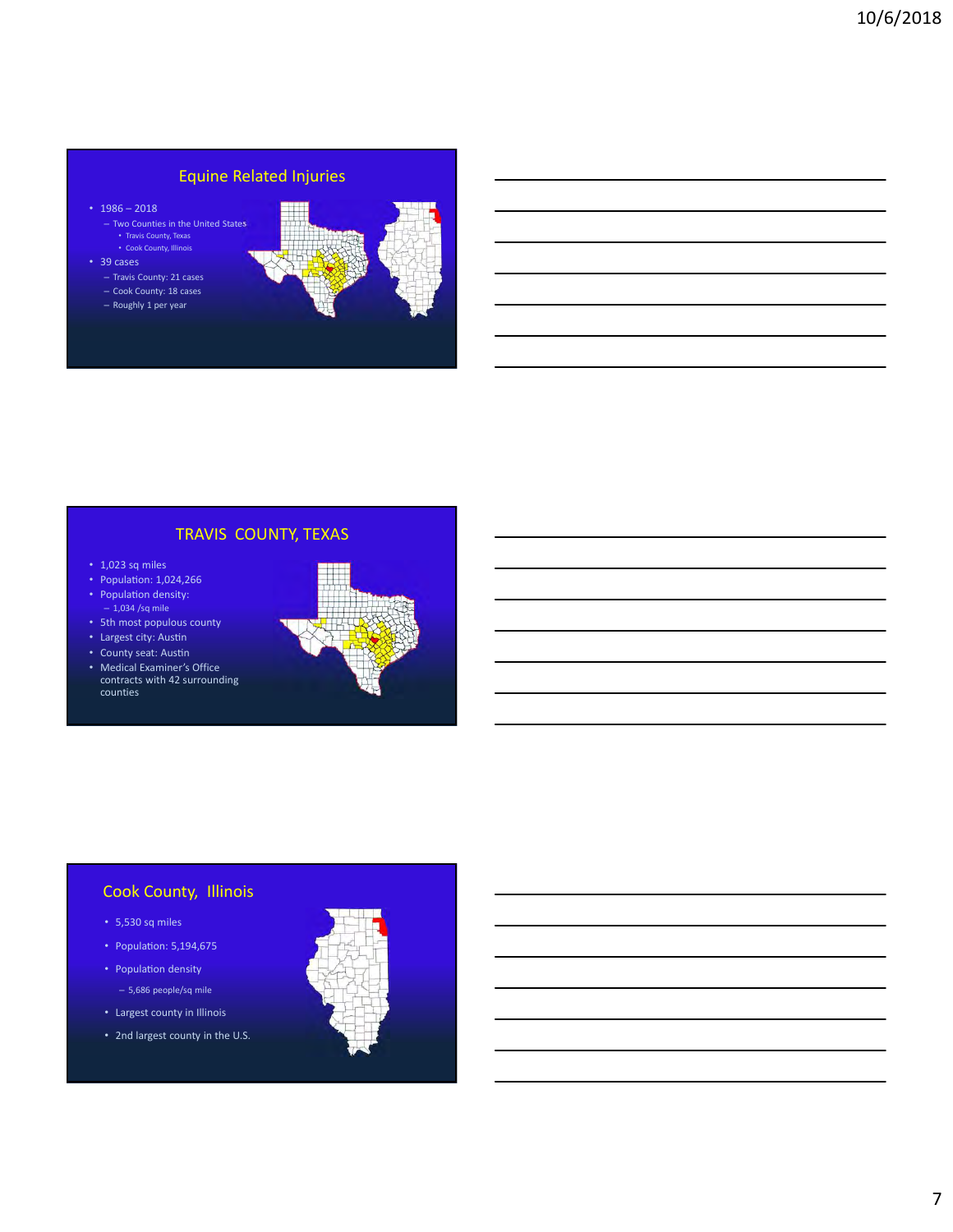## Review of Equine Related Fatalities

- Male: Female  **Type of Equine Type of Equine** 
	-
	- Travis County: 14
	- Cook County: 9
	- 16 Females
		- Travis County: 7
- 
- 
- 
- 
- Cook County: 9
- $-$  23 Males and  $\sim$  10 Males and  $\sim$  10 Males and  $\sim$  10 Males and  $\sim$  10 Males and  $\sim$  10 Males and  $\sim$  10 Males and  $\sim$  10 Males and  $\sim$  10 Males and  $\sim$  10 Males and  $\sim$  10 Males and  $\sim$  10 Males and  $\sim$  1
	- Donkey: 1
	-

## Review of Equine Related Fatalities

- Mechanism of Injury
	-
	-
	-
	-
	- Getting on horse: 2%
	- Falls: 62% Riding: 79%

• Activity

- Kicks: 25% Grooming: 5%
- Stepped on: 5% Pitched/bucked: 5%
- Crushed: 6% Intercourse with horse: 3%
	- Unknown: 8%

## Review of Equine Related Fatalities

- 
- <u>Types of Injuries</u><br>- Trauma to the head and neck 68%<br>- Trauma to the chest/abdomen 27%
	-
- 
- 
- Toxicology<br>
 Alcohol 13%<br>
 Marijuana 3%<br>
 Methamphetamine 3%
	-
	-
- declariation of Injury<br>  $\frac{1}{2}$  relative EX<br>  $\frac{1}{2}$  relative EX<br>  $\frac{1}{2}$  relative EX<br>  $\frac{1}{2}$  relative Construction of the construction of the construction of the construction of the construction of the construct – Trauma to the chest/abdomen – 27% – Trauma to the lower extremities – 5% – Rocks 25%<br>
– Stephend on 15%<br>
– Thermodel OK<br>
– Thermodel OK<br>
– Contage on Nords: 21%<br>
– Getting on Nords: 21%<br>
– Unchrower By<br>
Review of Equine Related Fatalities<br>
Press of Impurise<br>
Press of Impurise<br>
– Thermodel Cont – Stephend on SV<br>  $\rightarrow$  Stephend on SV<br>  $\rightarrow$  Charles 6%<br>  $\rightarrow$  Charles 6%<br>  $\rightarrow$  Charles 6%<br>  $\rightarrow$  Charles 6%<br>  $\rightarrow$  Charles 6%<br>  $\rightarrow$  Charles 8%<br>  $\rightarrow$  Charles 2%<br>  $\rightarrow$  Charles 8.2%<br>  $\rightarrow$  Charles and Stephend Charles between Ch – Pitcher/Located 37%<br>
— Pitcher/Located 37%<br>
— Crossec 6%<br>
— Intercounse with home 2%<br>
— Octone 8%<br>
<br>
Review of Equine Related Fatalities<br>
yes of injuries<br>
<br>
The Metham to change and the control of the state and control – Cruched: 6%<br>
– Moreovae With Increase 3%<br>
– Unitrowns B%<br>
– Unitrowns B%<br>
– Unitrowns B%<br>
Review of Equine Related Fatalities<br>
Special distributions – 2%<br>
– Tames to the beat extent<br>
– Tames to the boxe extentions – 2%<br> – Intercourse with lones 2%<br>
– Intercourse with lones 2%<br>
– Unknown B%<br>
– Continues 2%<br>
– Continues 2%<br>
– The Continues of Division<br>
The Continues – System is the continues – System of the Continues – System<br>
– Margaren – – Getting on hone: 2%<br>
Review of Equine Related Fatalities<br>
Yes of Injuries<br>
The analysis of Equine Related Fatalities<br>  $\frac{V_{\text{D}}}{V_{\text{D}}}\left(\frac{V_{\text{D}}}{V_{\text{D}}}\right)$ <br>
Contour by the contraction of the contraction of the con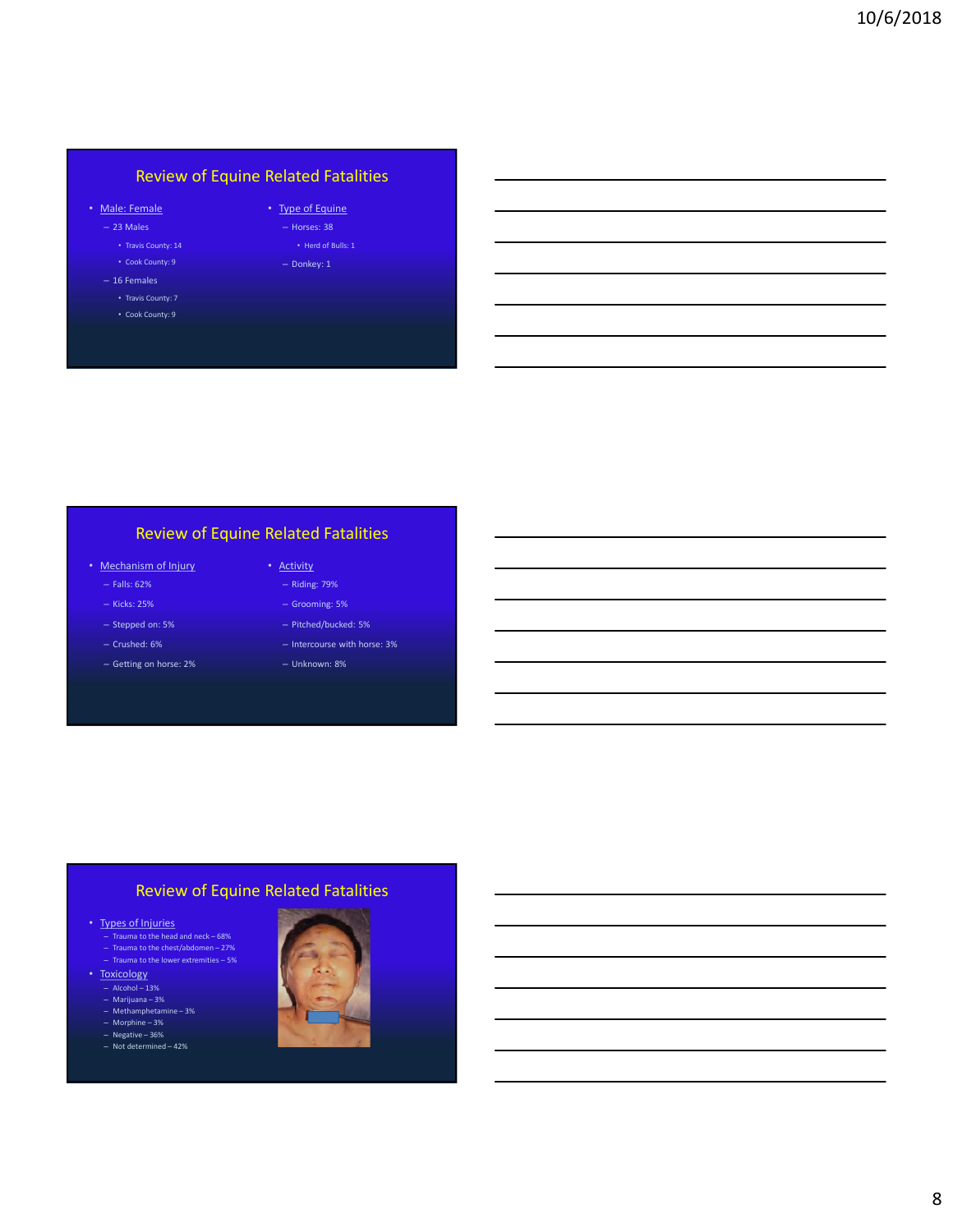## Investigation

- Investigating these uncommon deaths is difficult – Unwitnessed
	- Partially Witnessed
	- $-$  In ranching situations there can be more than one equine and more than one hooved animal involved
- Differentiation of fall vs. kick can be difficult
	- Large irregular bruises
	- Internal injuries can look very similar
	- Recognition of hoof/impact pattern can be helpful

#### Investigation

- Hoof Print Can Be Matched to a Particular Animal
	- Hoof prints are unique to an individual equine within the species
	-
- Recognizing occult hoof/impact patterns in conjunction with the pattern of incident occurred when the individual<br>was mounted or unmounted



- 75 year old male found unresponsive in a pasture near a horse trailer
- Decedent was moderately and the state of the state of the state of the state of the state of the state of the state of the state of the state of the state of the state of the state of the state of the state of the state
- No human witnesses to the incident

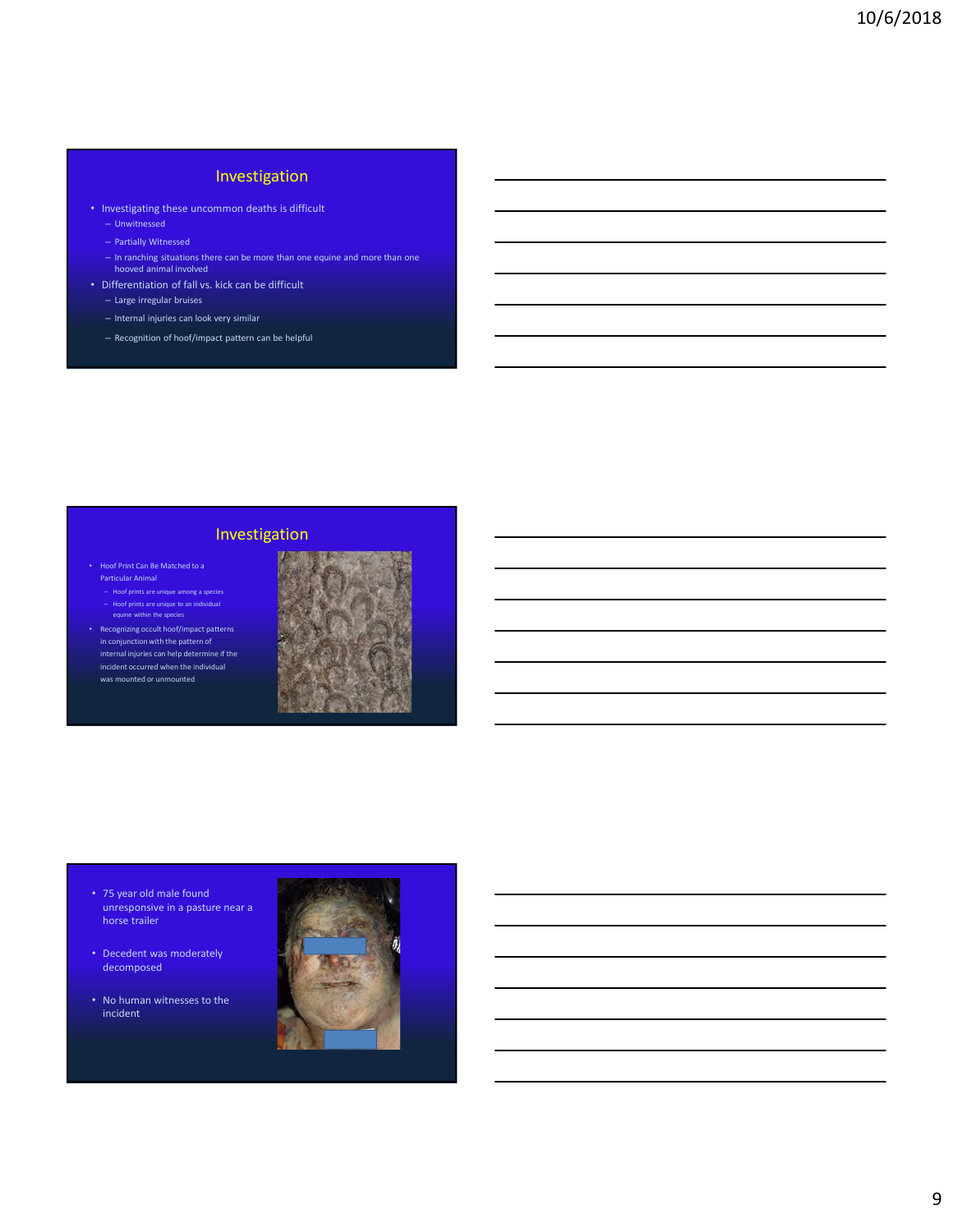



Patterned abrasion with surrounding<br>bruising of the right side of the abdomen



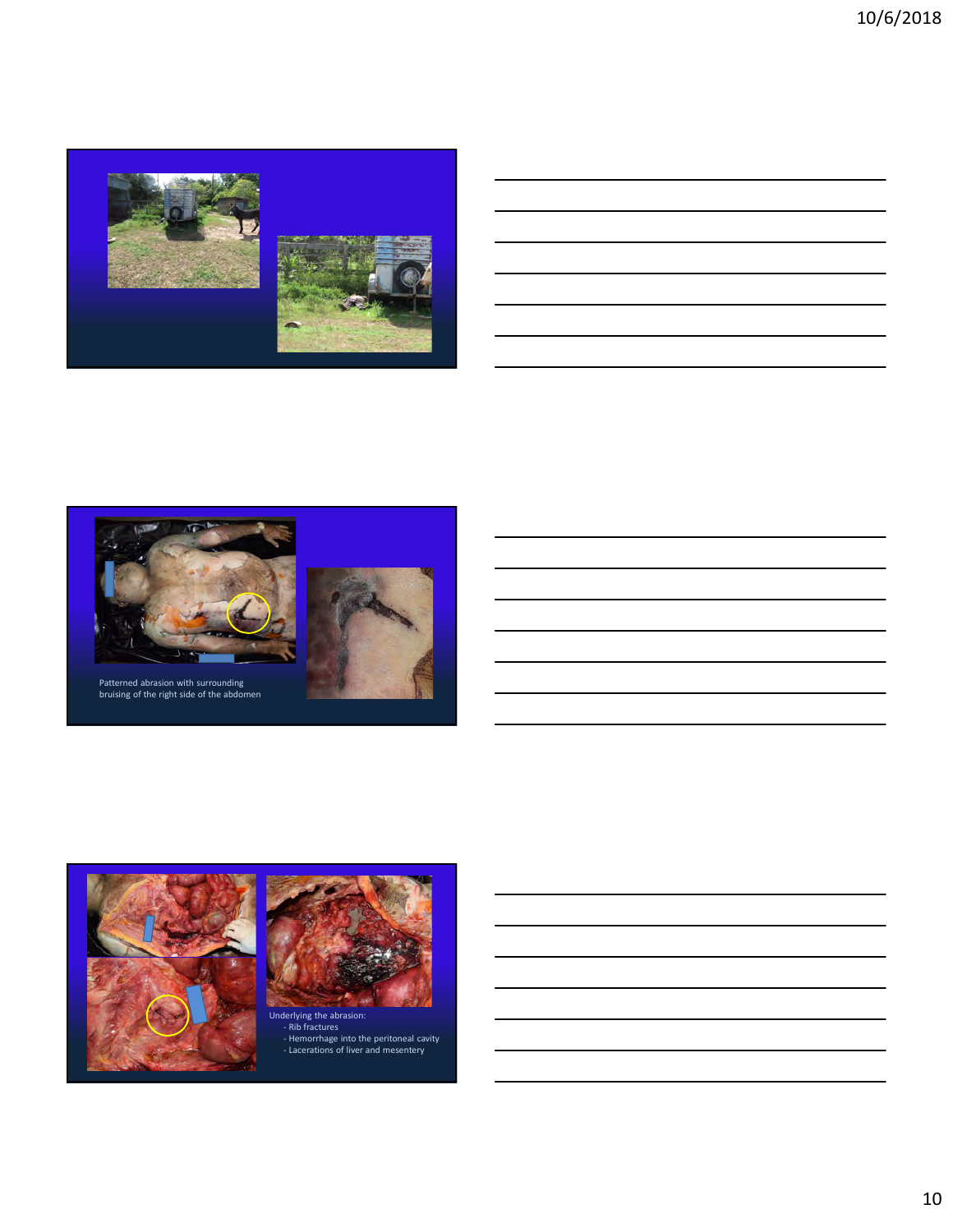

| <u> 1989 - Johann Stoff, amerikansk politiker (* 1908)</u>                                                            |  |  |
|-----------------------------------------------------------------------------------------------------------------------|--|--|
|                                                                                                                       |  |  |
| <u> 1989 - Johann Stoff, deutscher Stoff, der Stoff, der Stoff, der Stoff, der Stoff, der Stoff, der Stoff, der S</u> |  |  |
| <u> 1989 - Johann Stoff, deutscher Stoff, der Stoff, der Stoff, der Stoff, der Stoff, der Stoff, der Stoff, der S</u> |  |  |
|                                                                                                                       |  |  |



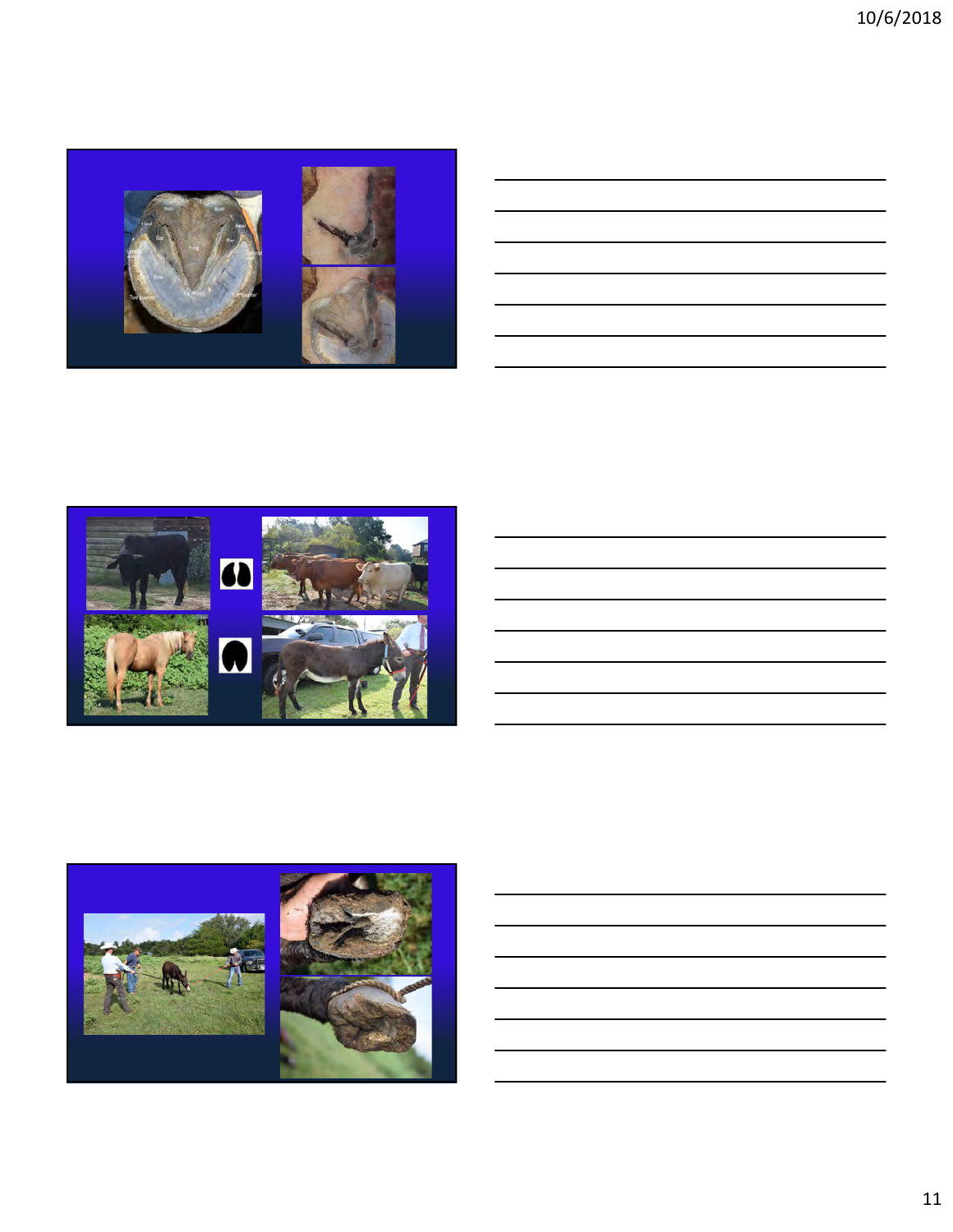



- Cause of Death: Blunt force injury of the chest and abdomen
- Manner of Death: Accident
- Bull was accused and sent to slaughter
- Arnold still roams free in the wilderness of Texas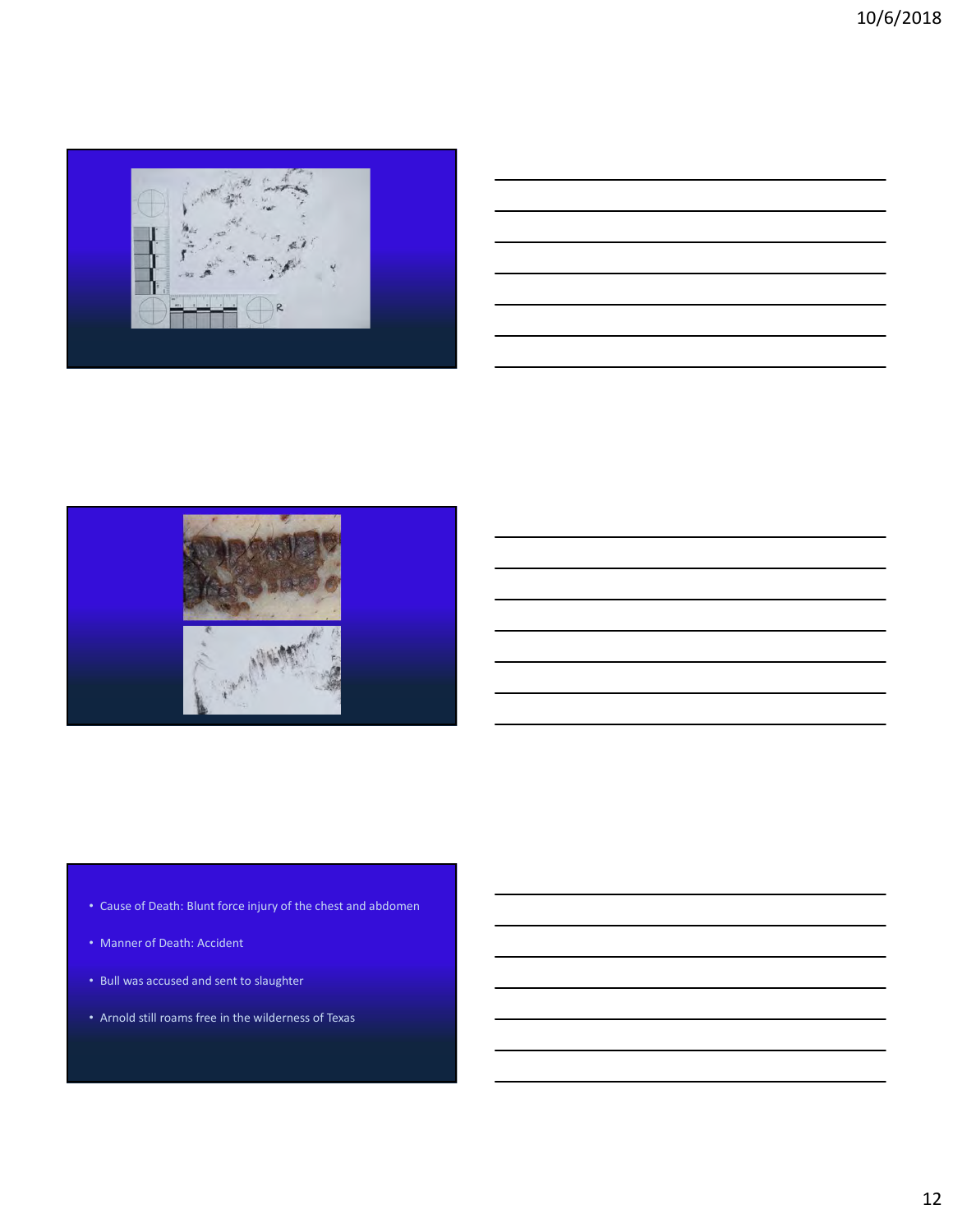- 25 year old white male found<br>
unconscious on ground of horse stall at<br>
racetrack where was formerly employed
- Was reportedly intoxicated and was found with his pants pulled down
- Taken by EMS to a local hospital and diagnosed with cerebral concussion and abdominal and intestinal injuries
- Underwent emergency surgery and later expired







Reportedly was attempting to have intercourse with the horse when he was kicked in the abdomen and either while collapsing, or, on the ground was kicked in the head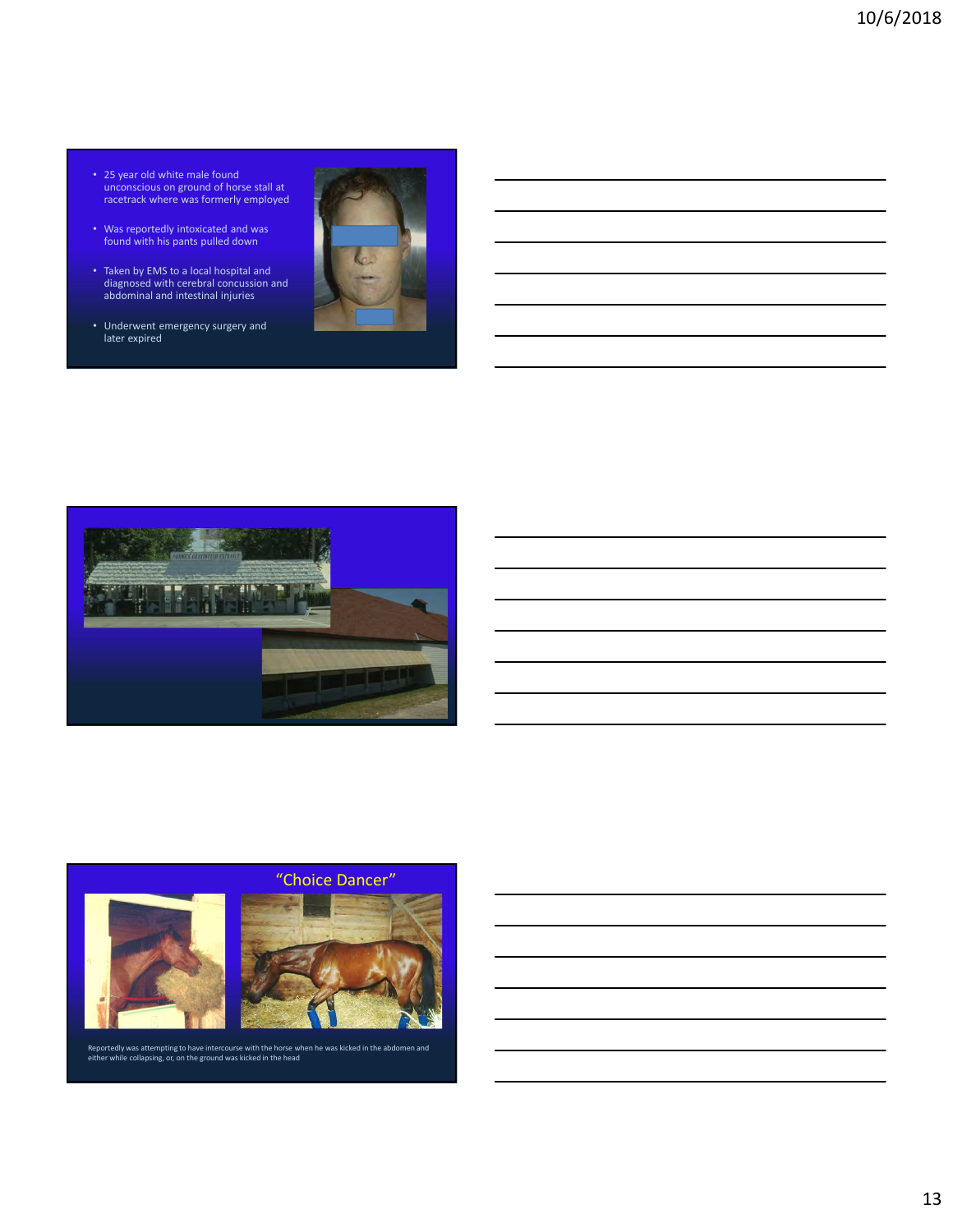#### • Autopsy:

- 
- 
- 

- 
- Contusions of the mesentery and small<br>intestines





- By comparing the horseshoe to the injury were able to determine that **Figure 2016** the decedent had been kicked by the horse
- Cause of Death: Cerebral injuries due to blunt trauma caused by a horse and the contract of the contract of the contract of the contract of the contract of the contract of the
- Manner of Death: Accident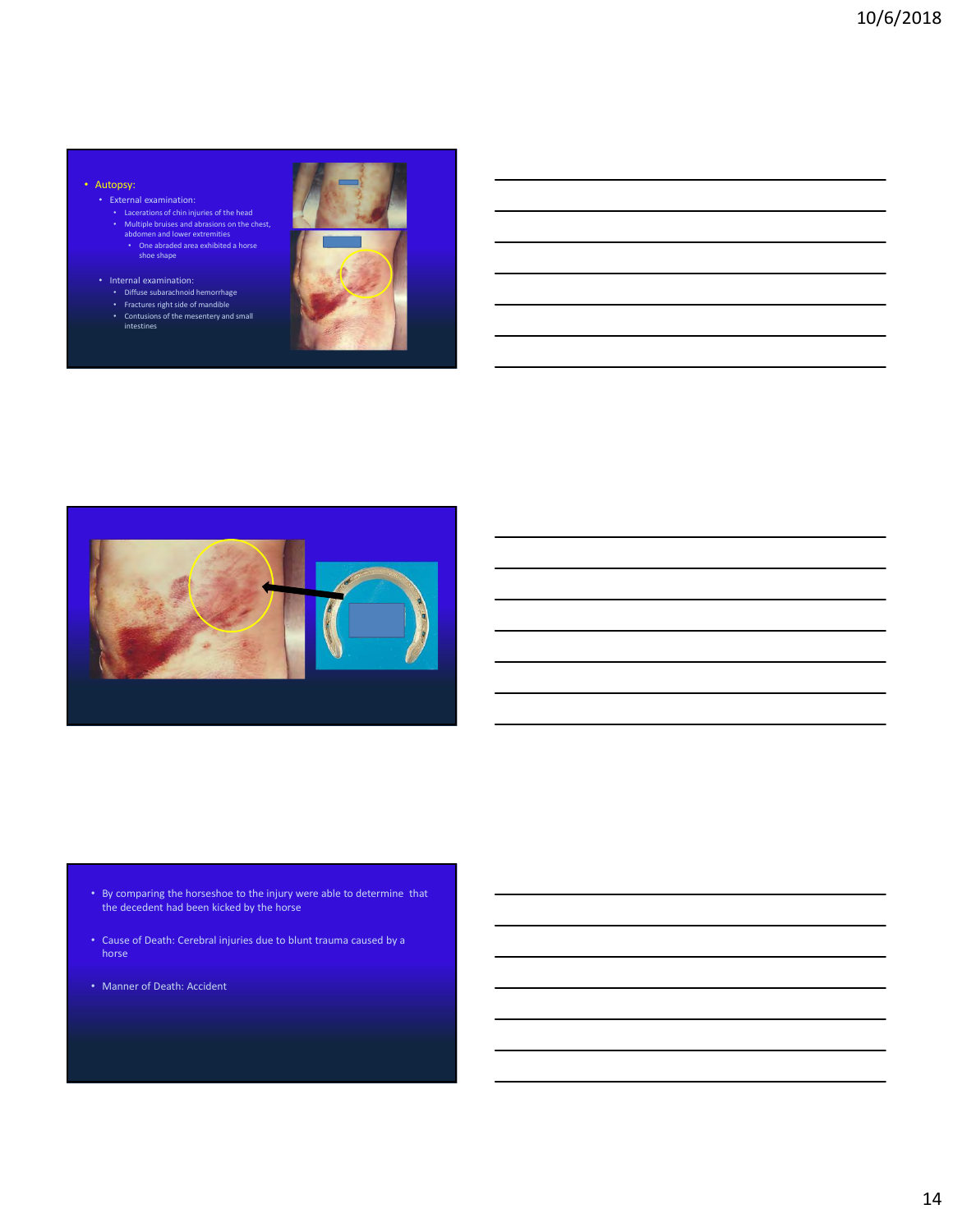- 
- Drinking with friends and stated wanted to "ride that horse"
- Witnesses agree he get on horse, but how the state of the state of the state of the state of the state of the state of the state of the state of the state of the state of the state of the state of the state of the state
	-
	-
- Transported to hospital, diagnosed with<br>
skull fractures, subdural and subarachnoid hemorrhage
- Underwent a craniectomy and expired the **the contract of the state of the state of the state of the state of the state of the state of the state of the state of the state of the state of the state of the state of the sta**





Autopsy: Internal examination





Subdural hemorrhage: Right cerebral convexity and trace over the left cerebral convexity Subarachnoid hemorrhage: Bilateral cerebral convexities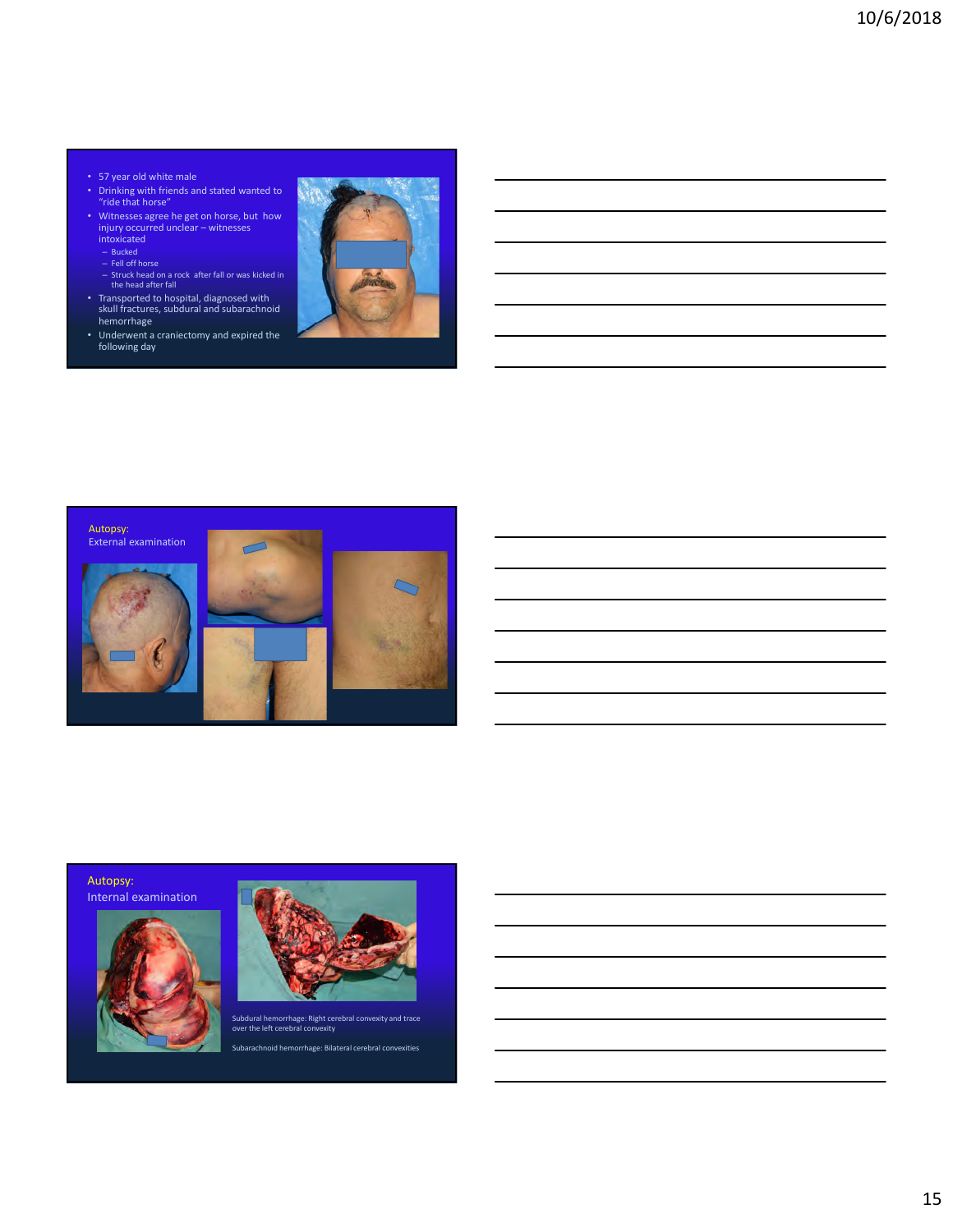

| <b>这个人的人都是一个人的人,我们也不能在这个人的人,我们也不能在这个人的人,我们也不能在这个人的人,我们也不能在这个人的人,我们也不能在这个人的人,</b>                                       |  |                                   |  |
|------------------------------------------------------------------------------------------------------------------------|--|-----------------------------------|--|
|                                                                                                                        |  |                                   |  |
| <u> 1989 - Johann Stoff, deutscher Stoff, der Stoff, der Stoff, der Stoff, der Stoff, der Stoff, der Stoff, der S</u>  |  |                                   |  |
| <u> 1989 - Andrea Andrew Maria (h. 1989).</u>                                                                          |  |                                   |  |
| <u> 1989 - Johann Stoff, deutscher Stoffen und der Stoffen und der Stoffen und der Stoffen und der Stoffen und der</u> |  |                                   |  |
| <u> 1989 - Johann Stein, markin sanadi masjid asl nashrida masjid asl nashrida masjid asl nashrida masjid asl na</u>   |  | the control of the control of the |  |
|                                                                                                                        |  |                                   |  |